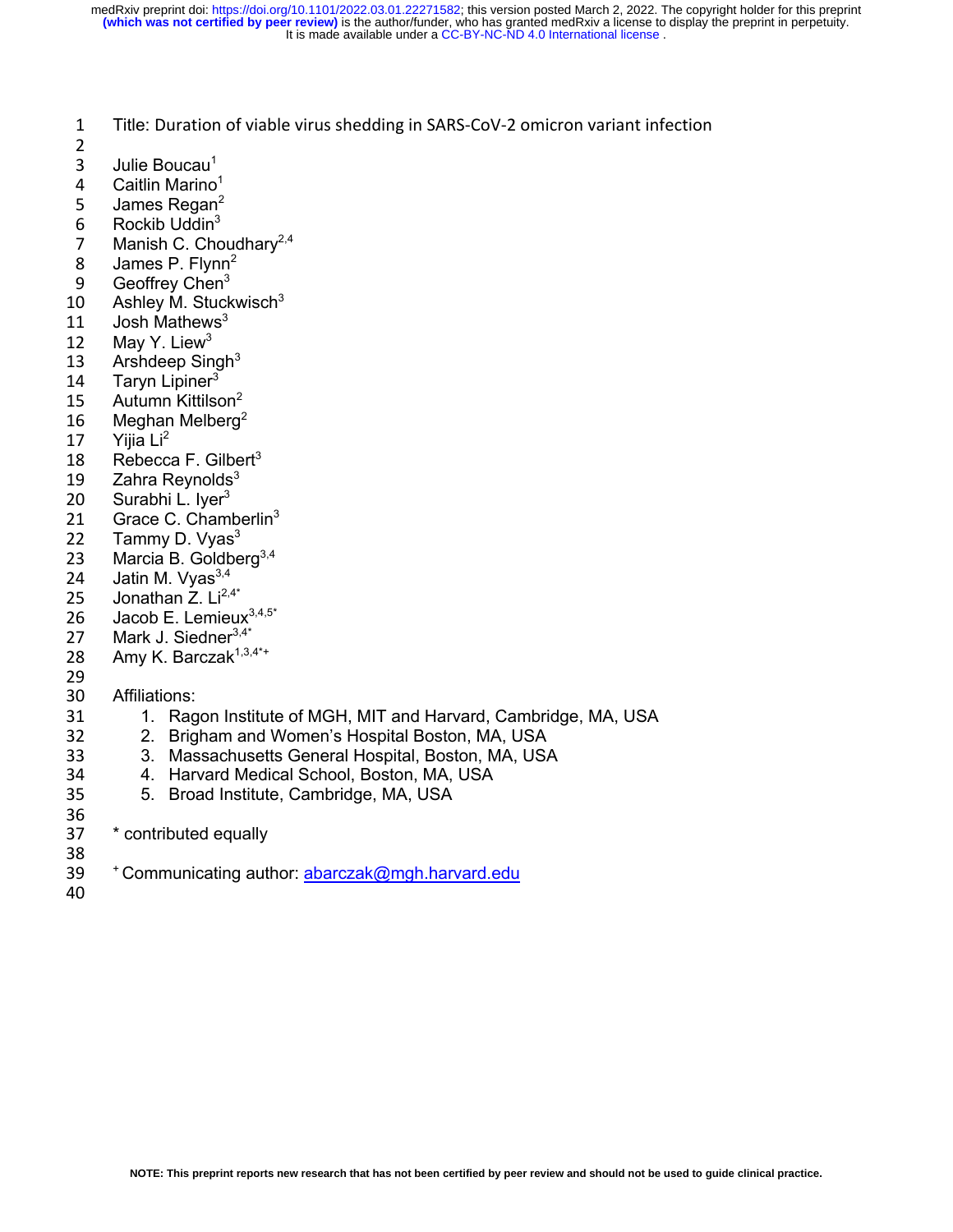### **ABSTRACT**

 Clinical features of SARS-CoV-2 Omicron variant infection, including incubation period and transmission rates, distinguish this variant from preceding variants. However, whether the duration of shedding of viable virus differs between omicron and previous variants is not well understood. To characterize how variant and vaccination status impact shedding of viable virus, we serially sampled symptomatic outpatients newly diagnosed with COVID-19. Anterior nasal swabs were tested for viral load, sequencing, and viral culture. Time to PCR conversion was similar between individuals infected with the Delta and the Omicron variant. Time to culture conversion was also similar, with a median time to culture conversion of 6 days (interquartile range 4-8 days) in both groups. There were also no differences in time to PCR or culture conversion by vaccination status.

#### **MAIN**

 The omicron variant of SARS-CoV-2 has a shorter incubation period and substantially higher 55 transmission rates than prior variants, dwarfing preceding variants in globally reported cases<sup>1-3</sup>. Recently, public health guidance has recommended shortening the strict isolation period in non-57 health care settings from 10 to 5 days after symptom onset or the initial positive test<sup>4</sup>. However, viral decay kinetics and duration of shedding viable virus for the omicron variant have not been well characterized.

 We followed symptomatic outpatients newly diagnosed with COVID-19 with longitudinal 62 sampling of nasal swabs for viral load, sequencing, and viral culture<sup>5</sup>. A subset of specimens also underwent laboratory-based antigen testing. During July 2021 – January 2022 we enrolled 56 individuals, including 37 sequenced as delta and 19 sequenced as omicron variant infections. All but one participant had symptomatic infection. Participant characteristics were similar between groups, with the exception of a higher vaccine boosting rate among those with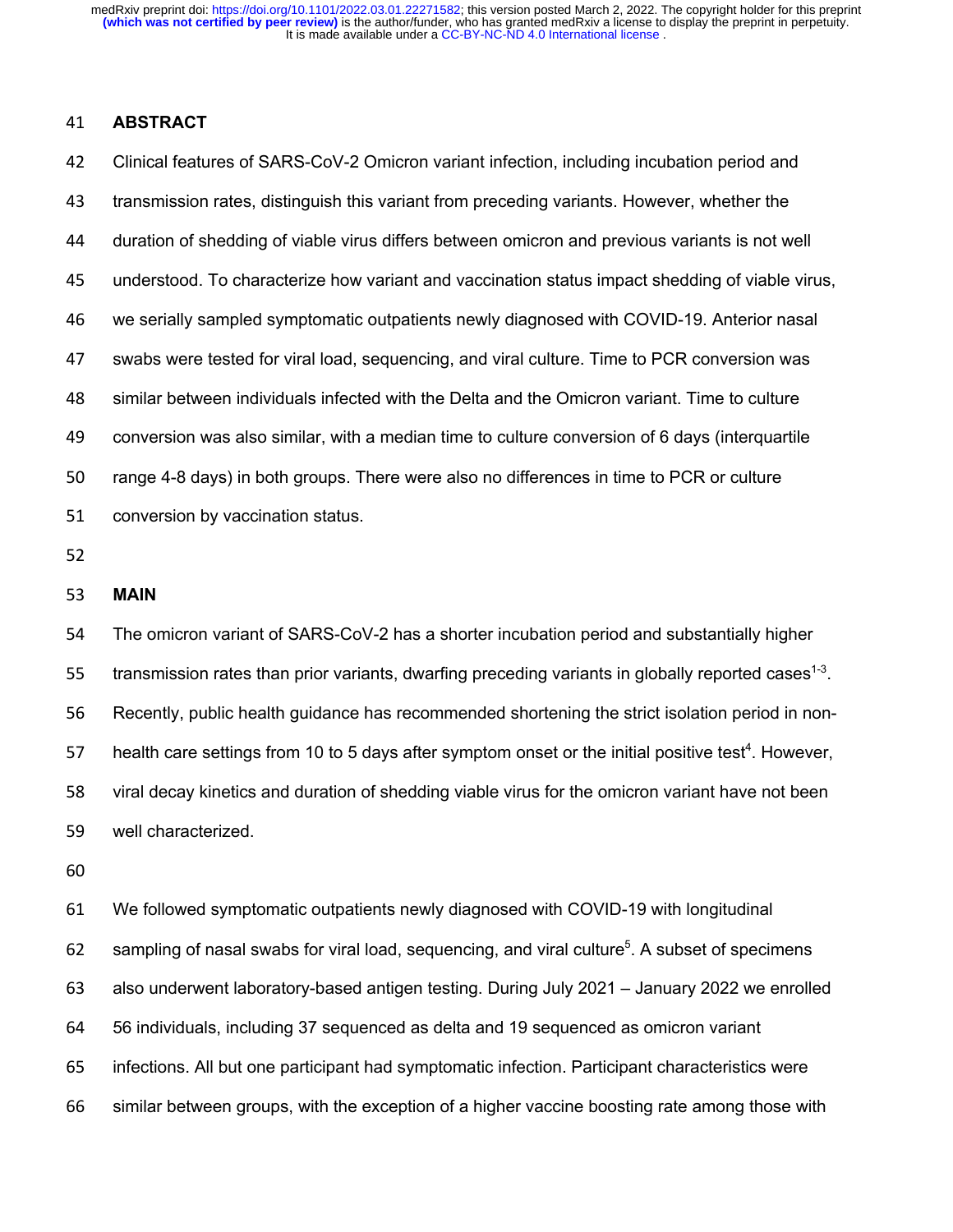omicron infection (26% vs 5%, Table 1). Viral load decay and time to negative PCR did not differ between participants infected with omicron vs. delta (adjusted hazard ratio [AHR] 0.85, 95%CI 0.44, 1.61, Figure 1A-B, Table 2). Duration of shedding of viable virus, as measured by time to culture conversion, was also similar by variant (AHR 0.86, 95%CI 0.47, 1.58, Figure 1C, Table 3), with a median time to culture conversion of 6 days in both groups (IQR 4-8 days, Figure 1C). In the overall cohort, there were no differences in time to PCR conversion (*P*>0.08) or culture conversion (*P*>0.57) by vaccination status (Figures 1D-E, Tables S2 and S3). Laboratory-based antigen testing of specimens stored in viral transport media had a specificity of 88% (95%CI, 71- 96%) for culture positivity between days 6-10 after infection (Figure 2, Table 4). In this longitudinal cohort of individuals with symptomatic, non-severe COVID-19 infection, we found no difference in viral kinetics between omicron variant infection and delta variant infection or by prior vaccination history. Over 50% of individuals had replication competent, culturable virus at day 5, and 25% had culturable virus at day 8. Our cohort is limited to individuals with symptomatic, non-severe COVID-19 disease. A greater proportion of individuals infected with omicron had received their booster vaccine, although vaccination status was not associated with viral decay kinetics in multivariable models. Additional studies are needed to correlate viral culture positivity with confirmed transmission and to validate the utility of clinical antigen testing for defining optimal isolation periods.

Methods

*Study Participants*

 Non-hospitalized individuals with positive SARS-CoV-2 PCR tests in the Mass General Brigham medical system were recruited. Adults over 18 years of age with a positive test in the medical health record were recruited, irrespective of indication for testing (i.e. for symptomatic disease, contact tracing, or work or pre-operative screening). For those who consented to participation,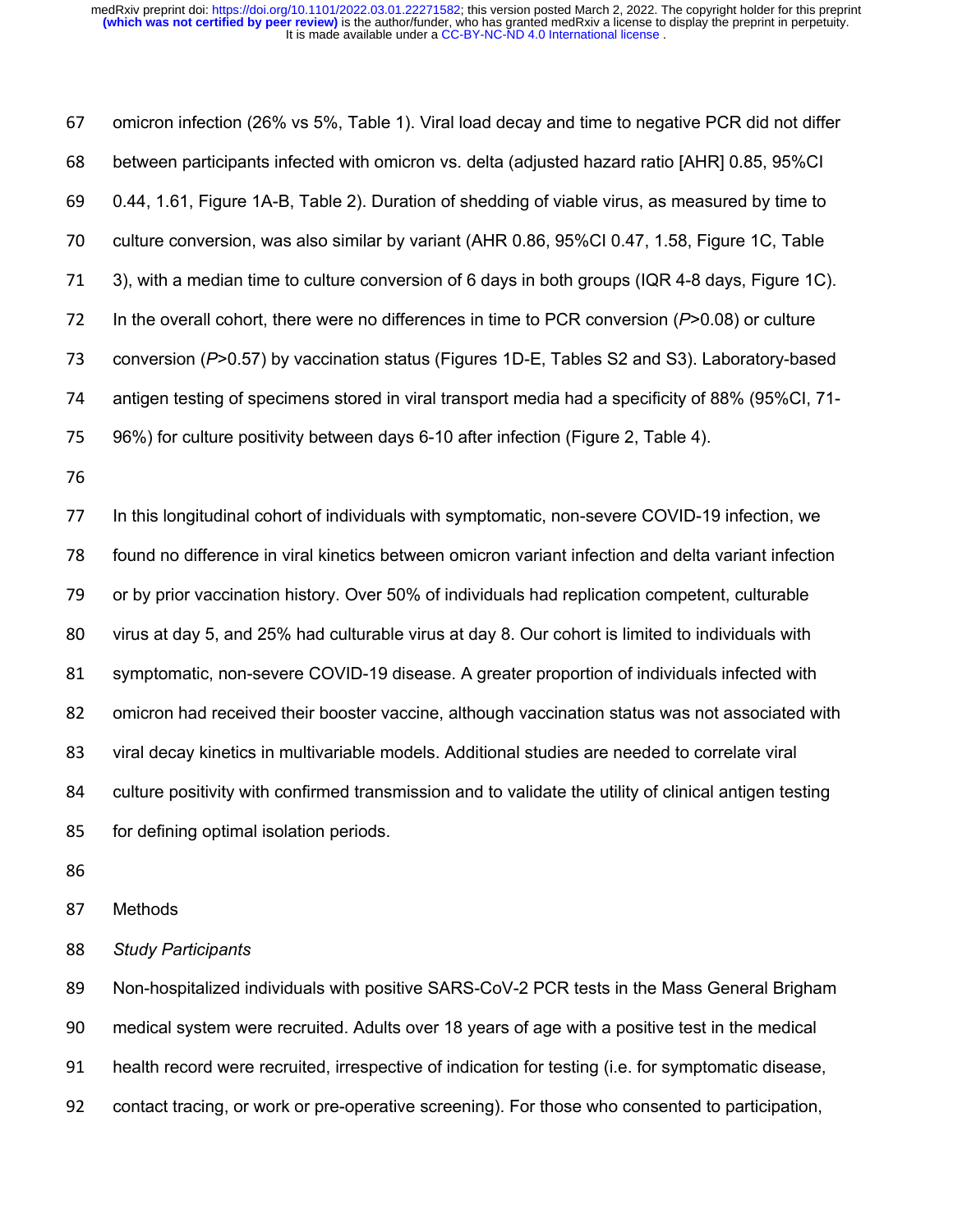we conducted home visits three times weekly until negative PCR testing. At each visit, we obtained self-collected nasal swabs in viral transport media, which were transported to the 95 laboratory within four hours of collection, aliquoted and frozen at  $-80^{\circ}$ C until future testing. Symptoms, date of onset, and severity were recorded at each specimen collection. Symptomatic infections were defined as those with COVID-19-related symptoms at any point during the observation period. *Viral load Quantification* 101 Viral load quantification was carried out as previously reported<sup>4</sup>. Briefly, nasal swab fluids were centrifuged at 21,000 x g for 2 hours at 4°C to pellet virions. 750 μL TRIzol-LS™ Reagent (ThermoFisher) was then added to the pellets, and samples were subsequently incubated on ice for 10 minutes. 200 μL of chloroform (MilliporeSigma) was added to each sample, and the 105 resulting mixtures were then vortexed and centrifuged at 21,000 x g for 15 minutes at  $4^{\circ}$ C. The clear aqueous layer was collected and combined with an equal volume of isopropanol (Sigma), 1.5 μL GlycoBlue™ Coprecipitant (ThermoFisher) and 100 μL 3M Sodium Acetate (Life Technologies); the resulting mixtures were briefly shaken and then incubated on dry ice. 109 Samples were centrifuged at 21,000 x g for 45 minutes at  $4^{\circ}$ C to yield RNA pellets, which were washed with cold 70% ethanol before being resuspended in 50 μL DEPC-treated water (ThermoFisher). Using the US CDC 2019-nCoV\_N1 primer and probe set (IDT) (https://www.cdc.gov/coronavirus/2019-ncov/lab/rt-pcr-panel-primer-probes.html) and N1 qPCR standards in 16-fold dilutions to generate standard curves, SARS-CoV-2 viral RNA was quantified. Each reaction consisted of extracted RNA, 1X TaqPath™ 1-Step RT-qPCR Master Mix, CG (ThermoFisher), forward and reverse primers, and the probe. Each sample was run in triplicate, and all plates contained two non-template control (NTC) wells. Positive and negative controls were run alongside all samples. To ensure appropriate sample quality, the Importin-8 (IPO8) housekeeping gene RNA level was quantified. The efficiency of the RNA extraction and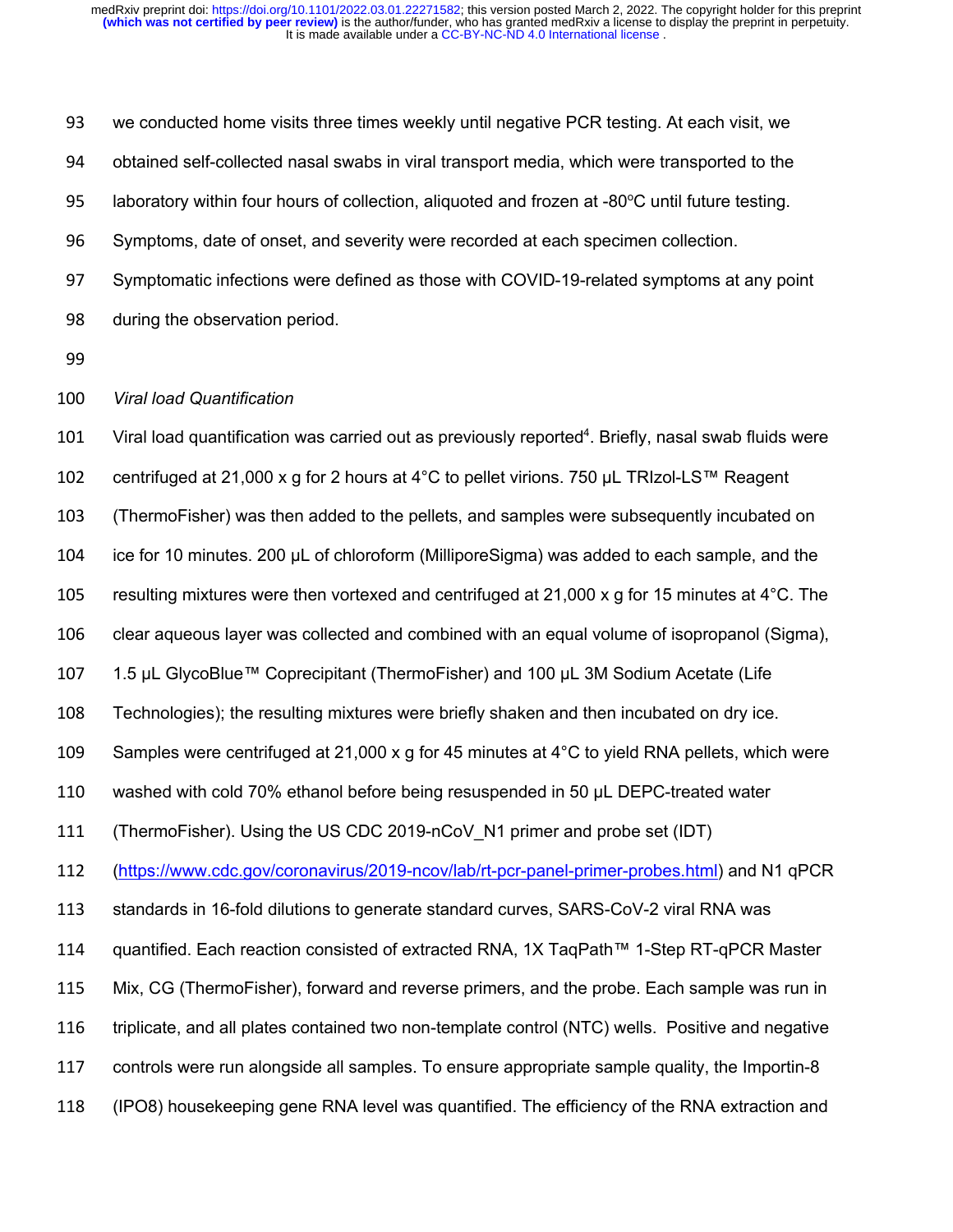- 119 gPCR amplification was assessed by quantifying the internal virion control RCAS RNA level
- after spiking this viral mixture into each sample.
- 
- 
- *SARS-CoV-2 culture*
- Viral culture was performed as previously reported in the BSL3 laboratory of the Ragon Institute
- 125 of MGH, MIT, and Harvard<sup>4</sup>. Briefly, Vero-E6 cells (American Type Culture Collection)
- maintained in DMEM (Corning) supplemented with HEPES (Corning), 1X Penicillin
- 100IU/mL/Streptomycin 100 ug/mL (Corning), 1X Glutamine (Glutamax, ThermoFisher
- Scientific), and 10% Fetal Bovine serum (FBS) (Sigma) using Trypsin-EDTA (Fisher Scientific)
- were detached and seeded at 20,000 cells per well in 96w plates 16-20 hours before infection.
- Specimens were thawed on ice and filtered through a Spin-X 0.45um filter (Corning) at 10,000 x
- g for 5min. 25ul of the undiluted filtrate was added to four wells of a 96w plate and serial diluted
- (1:5) across half of the plate in media containing 5ug/mL of polybrene (Santa Cruz
- Biotechnology). Plates were centrifuged for 1 hour at 2000 x g at 37C. The positive control
- SARS-CoV-2 isolate USA-WA1/2020 strain (BEI Resources) was used in parallel for all assays.
- Plates were observed with a light microscope 7 days post-infection and documented wells with
- CPE. Supernatant of wells was harvested for RNA isolation using a QIAamp Viral RNA Mini kit
- (QIAGEN) for confirmation of the viral sequence.
- 
- *SARS-CoV-2 Whole Genome sequencing*

140 Whole genome sequencing was performed as previously described<sup>4</sup> following the Illumina COVIDSeq Test protocol. Libraries were constructed using the Illumina Nextera XT Library Prep Kit, then pooled and quantified using a Qubit High Sensitivity dsDNA kit (Invitrogen, Waltham, MA, USA). Genomic sequencing was performed on an Illumina NextSeq 2000, Illumina NextSeq 550, or Illumina NovaSeq SP instrument. Sequences with an assembly length greater than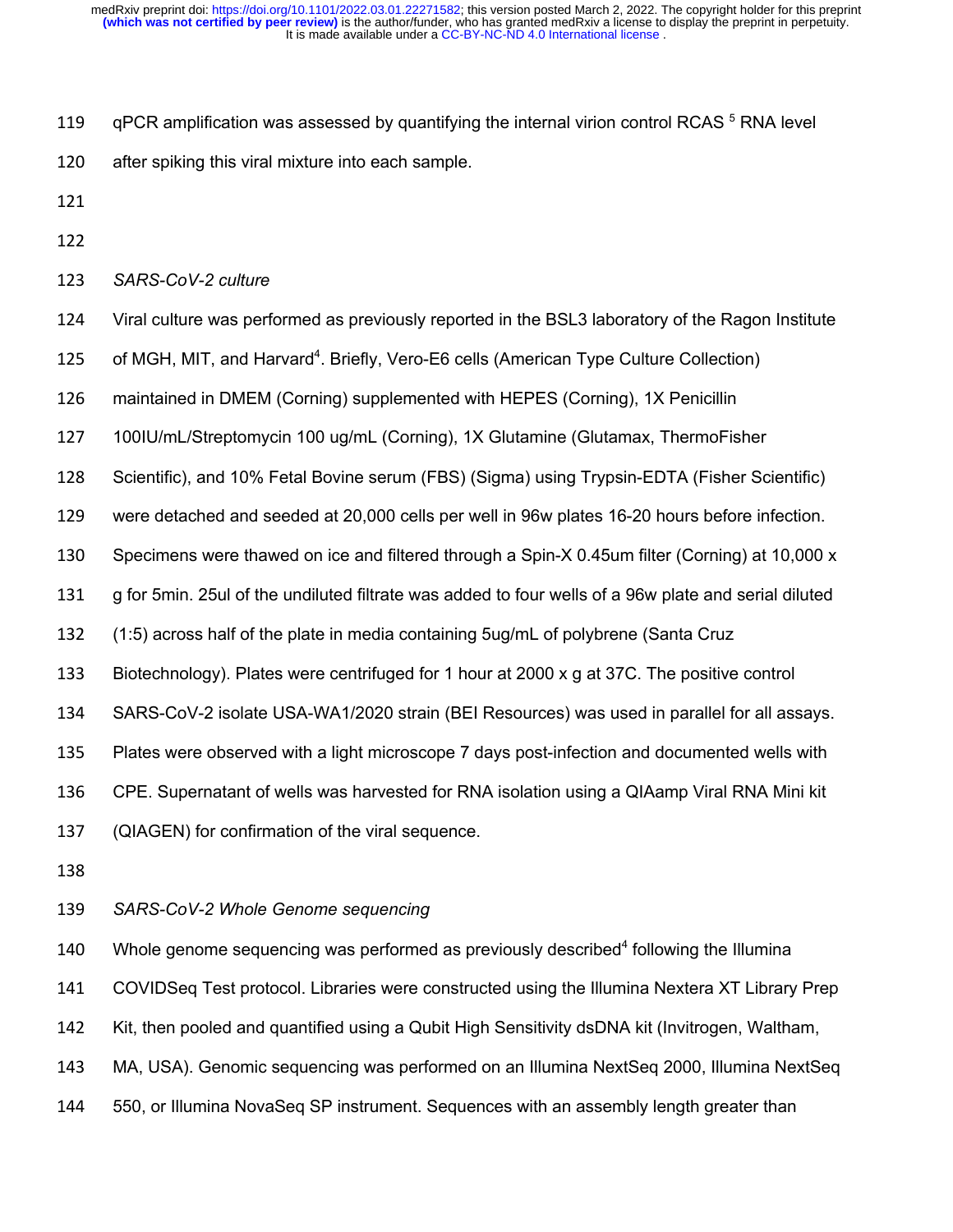145 24,000 base pairs were considered complete genomes, and those sequences were assigned a

146 Pango lineage using the most up-to-date version of pangoLEARN assignment algorithm  $v2.4.2^{\circ}$ .

All sequences were deposited to GenBank and GISAID. The samples were submitted to NCBI

with Bioproject Accession numbers PRJNA715749 or PRJNA759255.

#### *SARS-CoV-2 TaqPath RT-PCR Assay*

 Starting with Participant 200, samples were tested for spike gene target failure (SGTF) as an additional genotyping method of detecting Omicron cases following the TaqPath COVID-19 Combo Kit protocol (Thermo Fisher Scientific, Waltham, MA, USA). Nucleic acid was extracted using the MagMAX Viral/Pathogen II Nucleic Acid Isolation Kit on a Thermo KingFisher Flex purification system (Thermo Fisher Scientific, Waltham, MA, USA). Reverse transcription PCR (RT-PCR) was conducted on extracted samples using the Applied Biosystems 7500 Fast Dx Real-Time PCR Instrument (Applied Biosystems, Waltham, MA, USA), then analyzed for the presence of SARS-CoV-2 on ORF1ab, N gene, and S gene targets. SGTF was determined by amplification of SARS-CoV-2 for the ORF1ab and N gene targets with CT values <36 along with 160 the lack of amplification for the S gene target.

*SARS-CoV-2 Spike gene amplification*

163 Spike gene amplification was also performed as previously described<sup>4</sup> to determine variant

types for specimens with low viral load when whole genome sequencing was unsuccessful.

cDNA synthesis was synthesized using Superscript IV reverse transcriptase (Invitrogen,

Waltham, MA, USA) as per manufacturer's protocols. cDNA amplification was performed using

*in-house* designed primer sets that targeted codon 1-814 of the spike gene. PCR products were

pooled for Illumina library construction using the Nextera XT Library Prep Kit (Illumina, San

Diego, CA, USA). Raw sequence data was analyzed with PASeq v1.4 (https://www.paseq.org).

Amino acid variants were identified at the codon level with perl code and the resulting variant file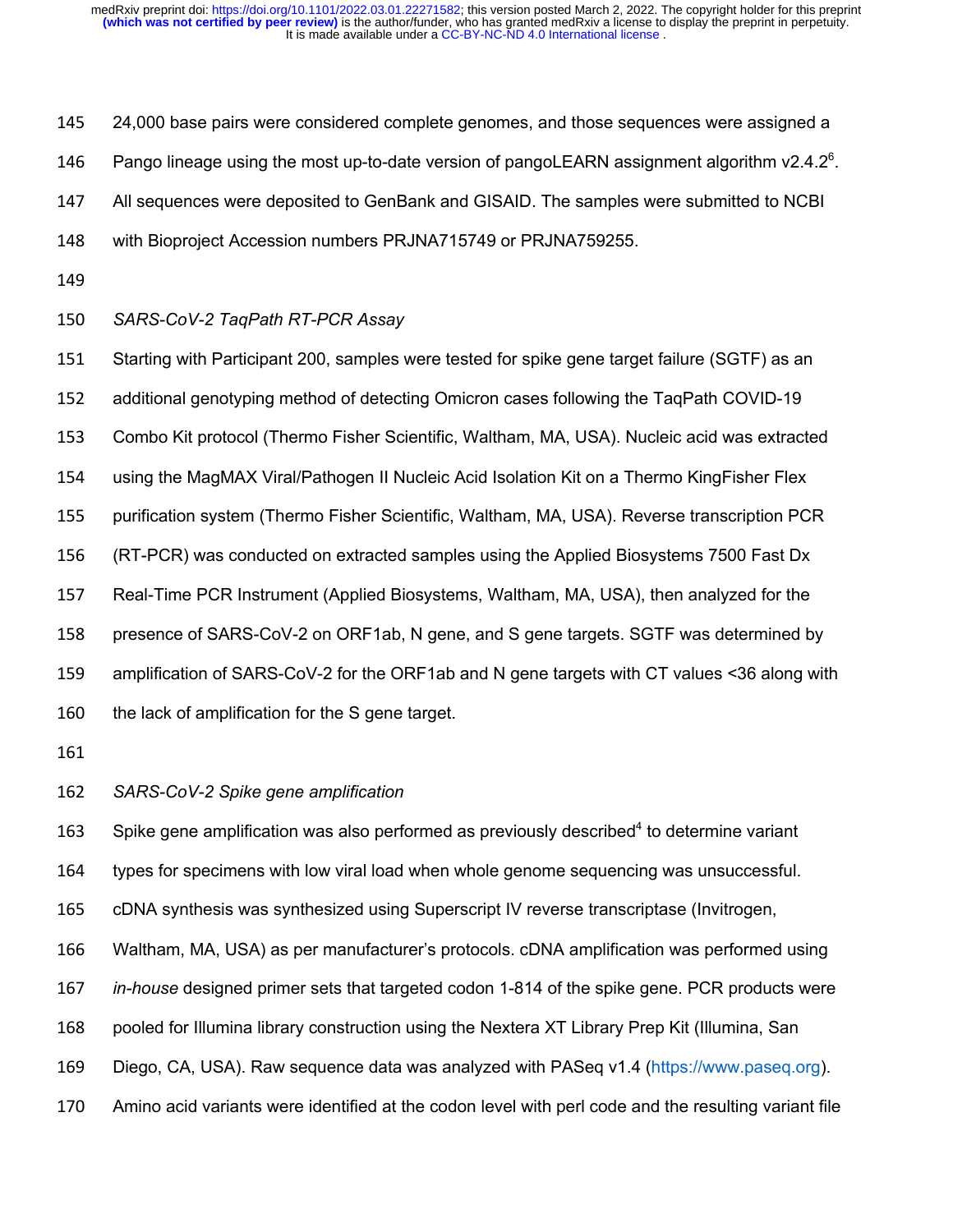was used to determine SARS-CoV-2 variant type using Nextclade version 1.13.1

(https://doi.org/10.21105/joss.03773).

*Antigen testing using Abbott BinaxNow SARS-CoV-2 Rapid Antigen Assay*

 The AN VTM aliquots were thawed on ice and 50uL was transferred in a tube. The swabs from 176 the BinaxNow kits were immersed into the liquid until it was fully absorbed<sup>7</sup>. The swabs were then tested according to manufacturer's instructions. After 15min, for each test, a picture was taken, given a randomized ID and the results interpreted by three readers, blinded to the specimen ID. The outcome of each test was rated as positive, negative or discordant when not all three readers agreed.

*Statistical methods*

 We summarized demographic and clinical characteristics for individuals with delta and omicron variant infection and compared characteristics by sub-group with chi-squared testing for categorical variables and non-parametric testing for continuous variables. We graphically depicted viral decay by variant with a scatter plot and median of viral load over time since the first of symptom onset or index PCR test. To determine whether variant type or vaccination status was associated with virologic decay, we used the Kaplan-Meyer method to estimate the survivor function for two outcomes of interest: 1) time to conversion to negative PCR and 2) time to conversion to viral culture negative. For both outcomes we considered the earliest of date of symptom onset or first positive PCR test as the origin of observation. We defined the first day after the last positive PCR or positive culture as the date of exit. For individuals who had a positive PCR or culture on the final day of observation, they were censored as positive. For both outcomes, we constructed Kaplan-Meier curves of survival by variant and vaccination status. We categorized vaccination status as unvaccinated, vaccinated, for those who had received two COVID-19 vaccinations (or a single dose of the Johnson & Johnson/Janssen vaccine) at least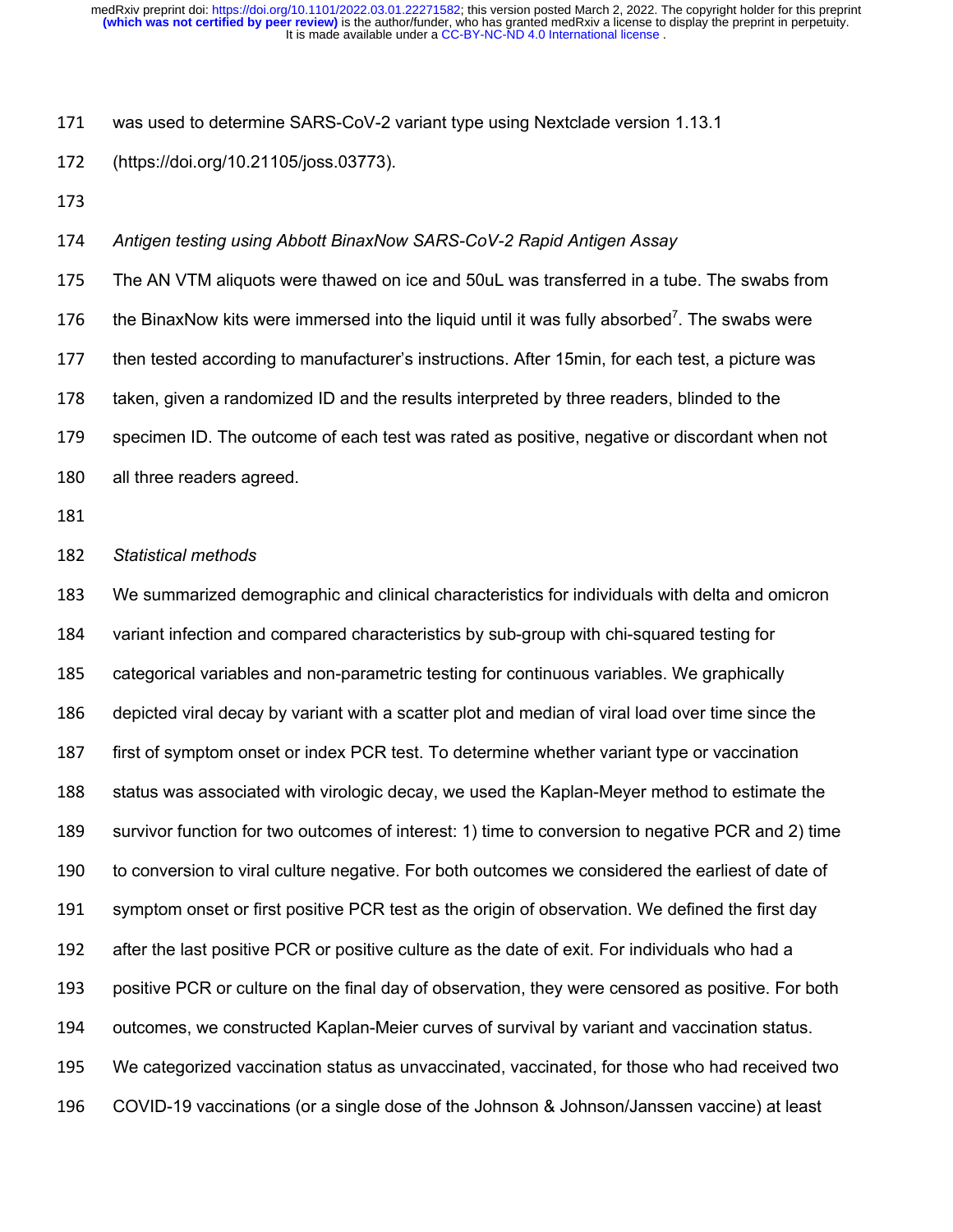14 days prior to enrollment, and boosted for those who had received three COVID-19 vaccinations (or a second dose of the Johnson & Johnson/Janssen vaccine) at least 14 days prior to enrollment. We compared time to PCR and culture version by sub-group using the log- rank method. We then fitted Cox proportional hazards models with both outcomes, and age, sex, vaccination status, and variant of infection as predictors. Finally, we graphed the distribution of viral load by BinaxNow antigen positivity and variant of infection and estimated 203 the sensitivity and specificity of the tests compared to viral culture positivity, both overall and by time since symptom onset or first positive PCR test. *Study approval* Study procedures were approved by the Human Subjects Institutional Review Board and the Institutional Biosafety Committee at Mass General Brigham. All participants gave verbal informed consent, as written consent was waived by the review committee based on the risk to benefit ratio of requiring in-person interactions for an observational study of COVID-19. *Acknowledgments* The authors would like to thank study participants for willingness to engage in the study. *Funding* This study was supported by the Massachusetts Consortium for Pathogen Readiness (grants to J.Z.L, J.E.L, M.B.G., M.J.S, and A.K.B.) and the Massachusetts General Hospital Department of 218 Medicine (grant to J.M.V.). The BSL3 laboratory where viral culture work was performed is supported by the Harvard CFAR (P30 AI060354). 

*Author contributions*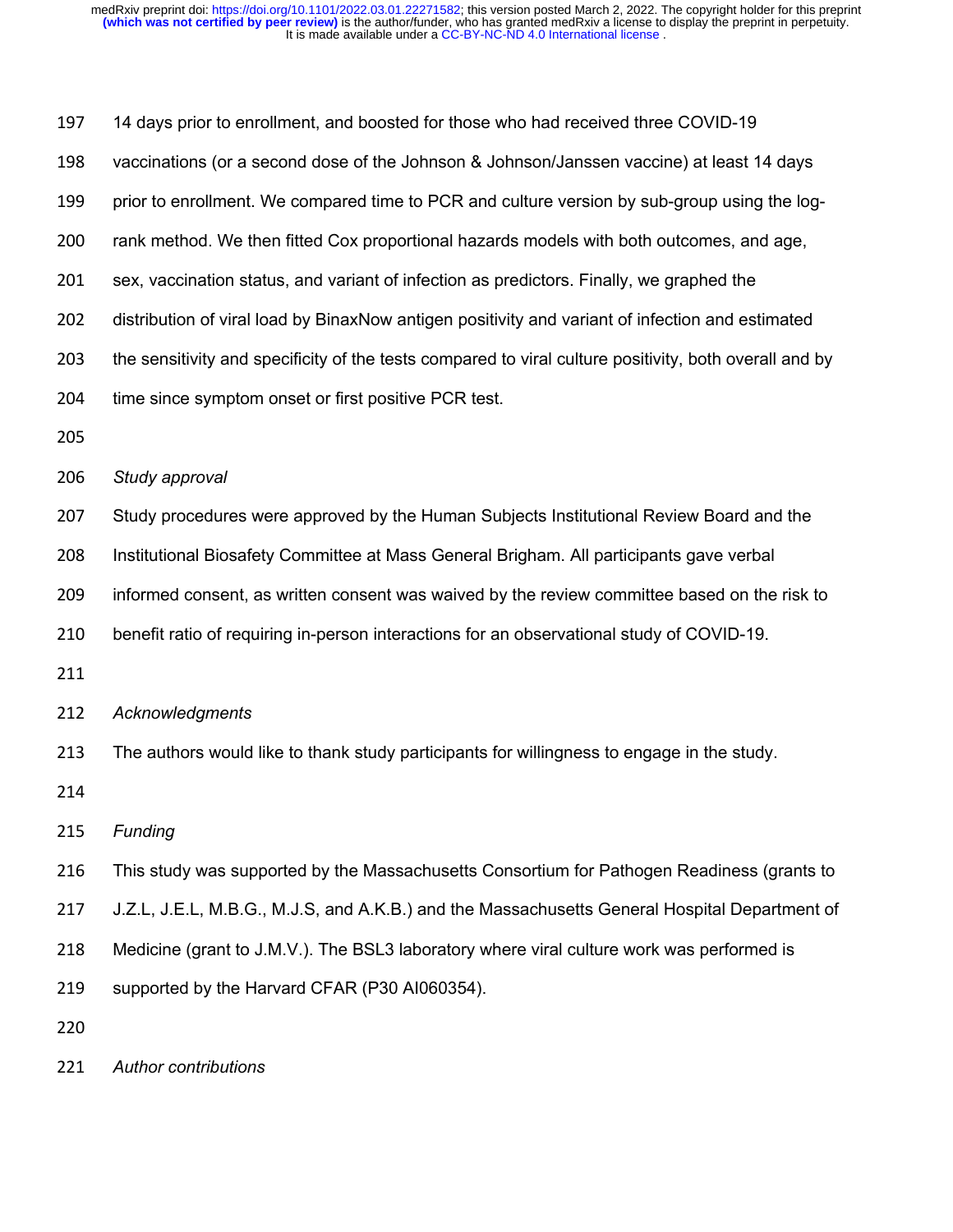- J.B., M.G.B., J.M.V., J.Z.L, J.E.L, M.J.S, and A.K.B. designed the work. J.B., C.M., J.R., R.U.,
- M.C.C., J.P.F., G.C., A.M.S., J.M., M.Y.L., A.S., T.L., A.K., M.M., Y.L., R.F.G., Z.R., S.L.I.,
- G.C.C. and T.D.V. performed the work. J.B., J.R., R.U., M.C.C., J.P.F, Y.L., J.Z.L, J.E.L, M.J.S,
- and A.K.B. analyzed and reported the work.
- 
- 

228 1. Abbott S, Sherratt K, Gerstung M, Funk S. Estimation of the test to test distribution as a proxy for generation interval distribution for the Omicron variant in England. medRxiv 2022:2022.01.08.22268920.

231 2. Ito K, Piantham C, Nishiura H. Relative instantaneous reproduction number of Omicron SARS-CoV-2 variant with respect to the Delta variant in Denmark. J Med Virol 2021.

233 3. Song J, Lee J, Kim M, et al. Serial Intervals and Household Transmission of SARS-CoV-2 Omicron Variant, South Korea, 2021. Emerging Infectious Disease journal 2022;28.

 4. Siedner MJ, Boucau J, Gilbert RF, et al. Duration of viral shedding and culture positivity with post-vaccination SARS-CoV-2 delta variant infections. JCI Insight 2021.

 5. Palmer S, Wiegand AP, Maldarelli F, et al. New real-time reverse transcriptase-initiated PCR assay with single-copy sensitivity for human immunodeficiency virus type 1 RNA in plasma. J Clin Microbiol 2003;41:4531-6.

 6. O'Toole A, Scher E, Underwood A, et al. Assignment of epidemiological lineages in an emerging pandemic using the pangolin tool. Virus Evol 2021;7:veab064.

242 7. Regan J, Flynn JP, Choudhary MC, et al. Detection of the omicron variant virus with the Abbott BinaxNow SARS-CoV-2 Rapid Antigen Assay. medRxiv 2021:2021.12.22.21268219.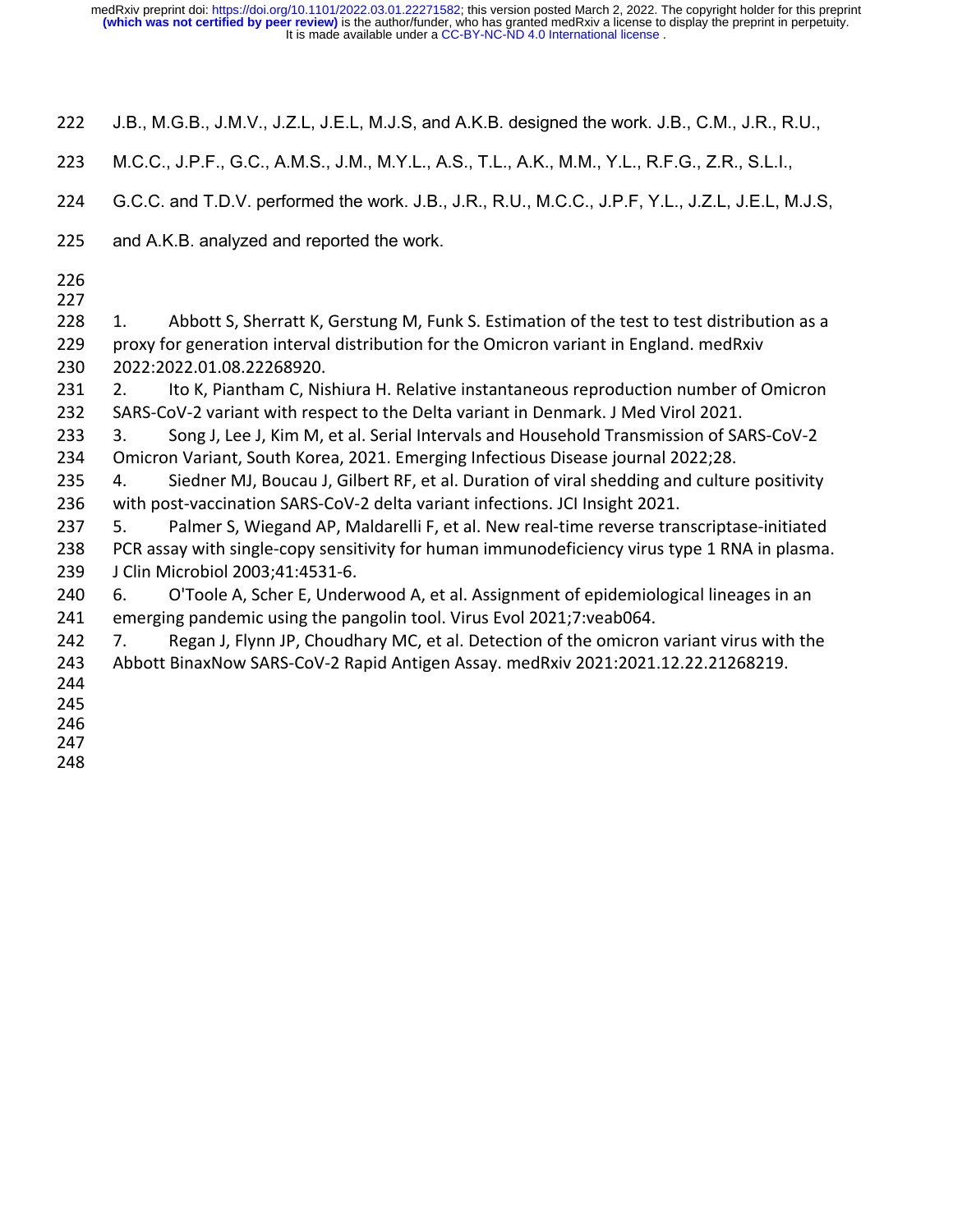



249<br>250 Figure 1. Virologic decay from time of first positive PCR or symptom onset. Observations 251 indicate viral loads from nasal swabs from individual patient samples. Fit indicates the median 252 viral load at each time point by variant. Shaded areas represent 95% confidence intervals. 1B-<br>253 1E. Kaplan-Meier survival curves demonstrating time to negative PCR by viral variant (B) and 1E. Kaplan-Meier survival curves demonstrating time to negative PCR by viral variant (B) and 254 vaccination status (D) and time to negative viral culture by viral variant (C) and vaccination 255 status (E). Shaded areas indicate 95% confidence intervals from the survival curves. *P*-values<br>256 represent log-rank testing comparing the sub-groups on each plot. represent log-rank testing comparing the sub-groups on each plot.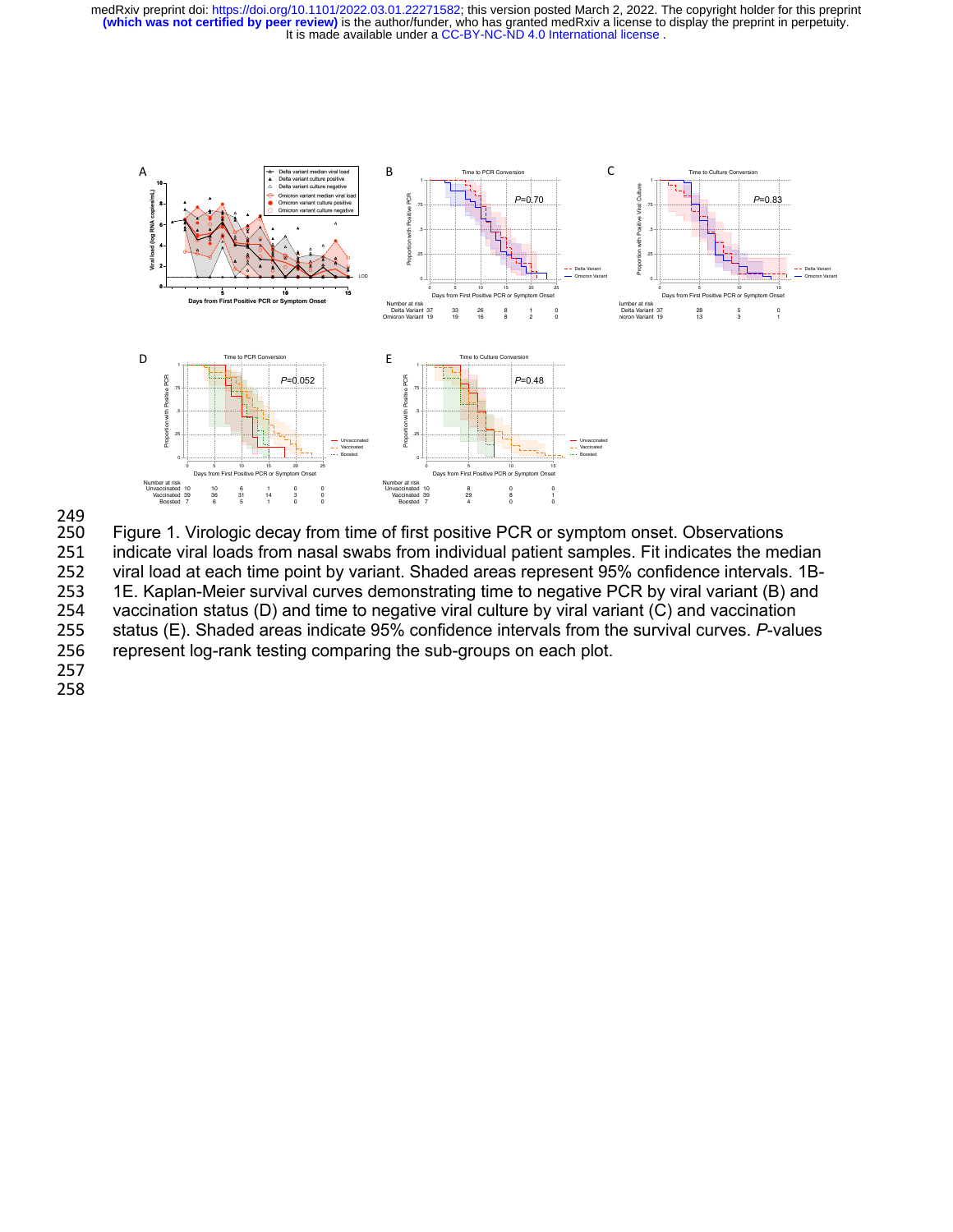



 Figure 2. Antigen testing on samples in viral transport media simultaneously cultured. Samples (11 participants with delta infection and 11 participants with omicron infection) subjected to whole genome sequencing, viral load testing, and viral culture were simultaneously tested for antigen using the BinaxNow kit. (A) Viral load per swab for samples tested by laboratory-based antigen test results for delta and omicron infections. (B) Proportion of samples, delta and omicron infections combined, that were antigen test positive, culture positive and PCR positive (Ag+ Cx+), antigen test negative culture positive and PCR positive (Ag- Cx+), antigen test 267 positive, culture negative and PCR positive (Ag+ Cx-), antigen test negative, culture negative<br>268 and PCR positive (Ag- Cx- PCR+) or antigen negative, culture negative and PCR negative and PCR positive (Ag- Cx- PCR+) or antigen negative, culture negative and PCR negative organized by days from first positive PCR or symptoms onset (0-5 or 6-10 days).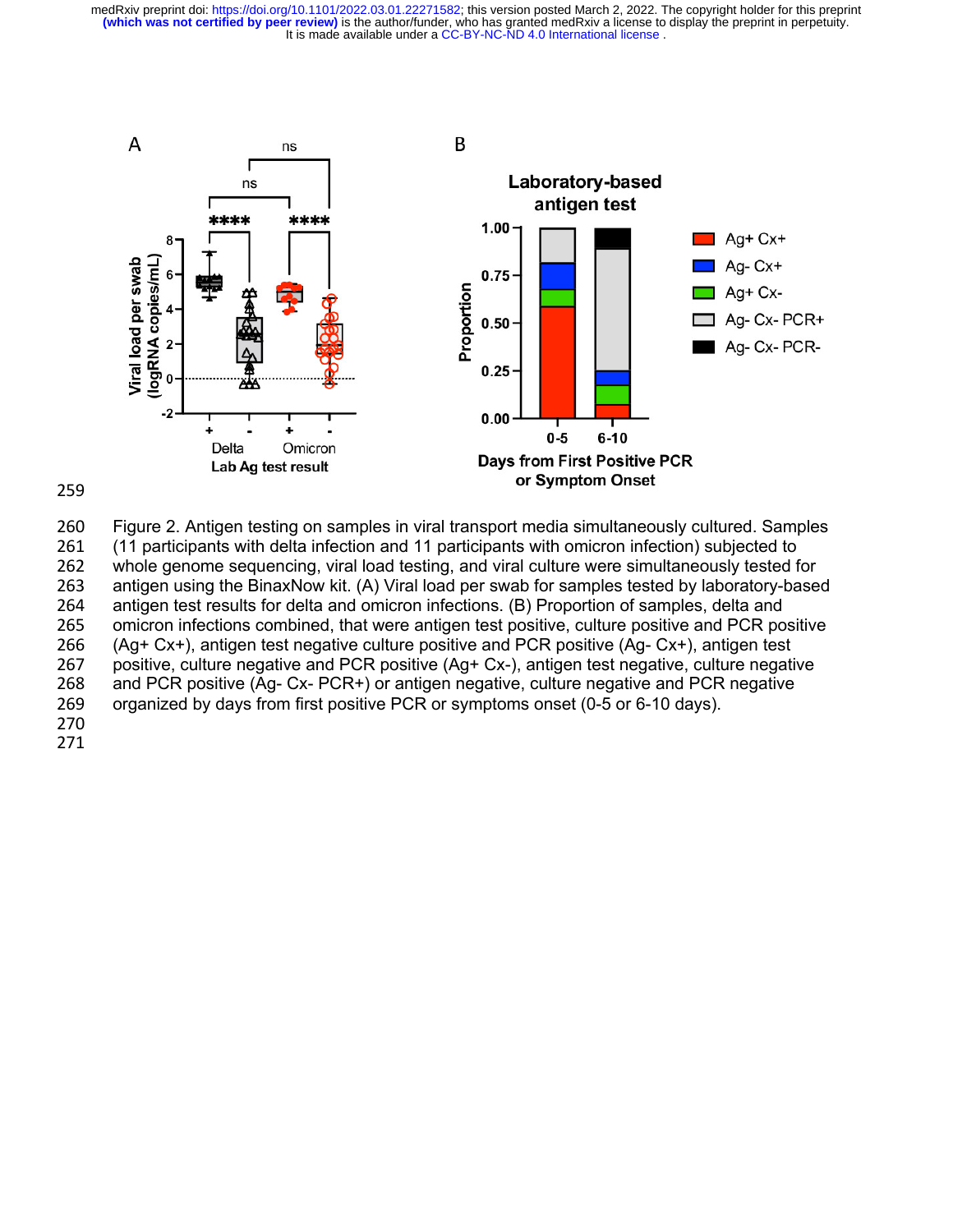## 272 Table 1. Cohort characteristics

|                                        | Omicron variant      | Delta variant    |         |
|----------------------------------------|----------------------|------------------|---------|
|                                        | infection ( $n=19$ ) | infection (n=37) | P-value |
| Female, n (%)                          | 14 (74%)             | 23 (62%)         | 0.55    |
| Age, mean (SD)                         | 39(14)               | 42 (16)          | 0.61    |
| Vaccination status, n (%)              |                      |                  | 0.04    |
| Unvaccinated                           | 1(5%)                | 9(24%)           |         |
| Vaccinated                             | 13 (68%)             | 26 (70%)         |         |
| <b>Boosted</b>                         | 5(26%)               | 2(5%)            |         |
| Days since last vaccination, mean (SD) | 169 (130)            | 192 (77)         | 0.88    |
| Symptomatic infection, n (%)           | 19 (100%)            | 36 (97%)         | >0.99   |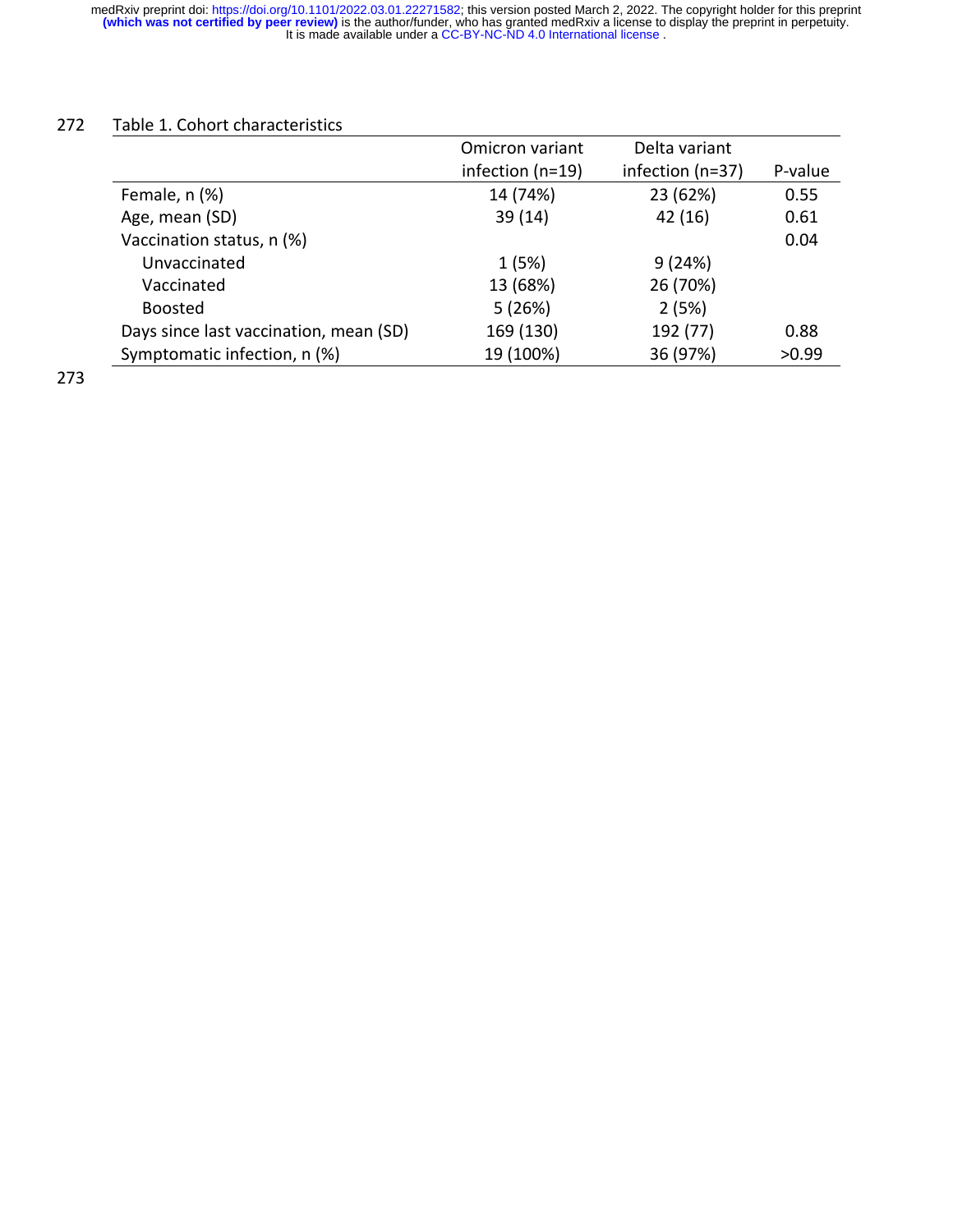|                    | Univariable Models   |       | <b>Multivariable Models</b> |       |
|--------------------|----------------------|-------|-----------------------------|-------|
|                    |                      | P-    |                             | P-    |
| Covariate          | Hazard Ratio (95%CI) | value | Hazard Ratio (95%CI)        | value |
| Age (10 years)     | 1.04(0.87, 1.25)     | 0.68  | 1.05(0.87, 1.27)            | 0.60  |
| Sex                |                      |       |                             |       |
| Male               | <b>REF</b>           |       | <b>REF</b>                  |       |
| Female             | 1.09(0.60, 1.96)     | 0.78  | 1.13(0.62, 2.05)            | 0.69  |
| Vaccination status |                      |       |                             |       |
| Unvaccinated       | <b>REF</b>           |       | <b>REF</b>                  |       |
| Vaccinated         | 0.49(0.23, 1.04)     | 0.06  | 0.51(0.23, 1.09)            | 0.08  |
| <b>Boosted</b>     | 1.00(0.37, 2.71)     | >0.99 | 1.16(0.39, 3.45)            | 0.80  |
| Variant            |                      |       |                             |       |
| Delta              | <b>REF</b>           | 0.72  | <b>REF</b>                  |       |
| Omicron            | 0.90(0.50, 1.61)     |       | 0.85(0.45, 1.61)            | 0.62  |

## 274 Table 2. Cox proportional hazards model of time to PCR conversion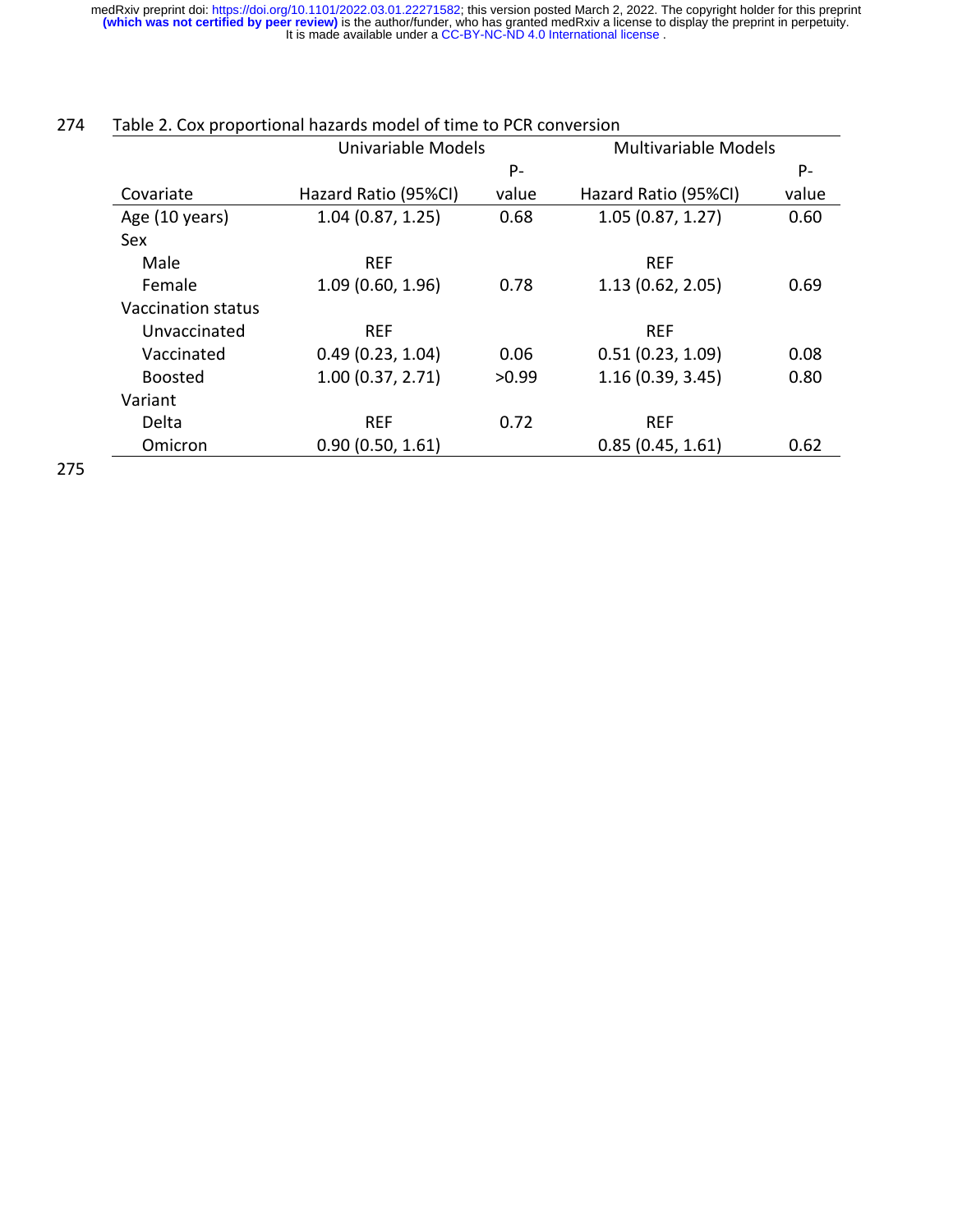|                           | Univariable Models   |       | <b>Multivariable Models</b> |       |
|---------------------------|----------------------|-------|-----------------------------|-------|
|                           |                      | $P -$ |                             | P-    |
| Covariate                 | Hazard Ratio (95%CI) | value | Hazard Ratio (95%CI)        | value |
| Age                       | 0.93(0.78, 1.12)     | 0.47  | 0.96(0.79, 1.15)            | 0.63  |
| <b>Sex</b>                |                      |       |                             |       |
| Male                      | <b>REF</b>           |       | <b>REF</b>                  |       |
| Female                    | 1.37(0.77, 2.45)     | 0.28  | 1.42(0.77, 2.59)            | 0.26  |
| <b>Vaccination status</b> |                      |       |                             |       |
| Unvaccinated              | <b>REF</b>           |       | <b>REF</b>                  |       |
| Vaccinated                | 0.77(0.37, 1.58)     | 0.47  | 0.82(0.39, 1.71)            | 0.60  |
| <b>Boosted</b>            | 1.17(0.42, 3.22)     | 0.76  | 1.36(0.46, 4.03)            | 0.57  |
| Variant                   |                      |       |                             |       |
| Delta                     | <b>REF</b>           |       | <b>REF</b>                  |       |
| Omicron                   | 0.95(0.54, 1.67)     | 0.85  | 0.86(0.47, 1.58)            | 0.63  |

## 276 Table 3. Cox proportional hazards model of time to culture conversion